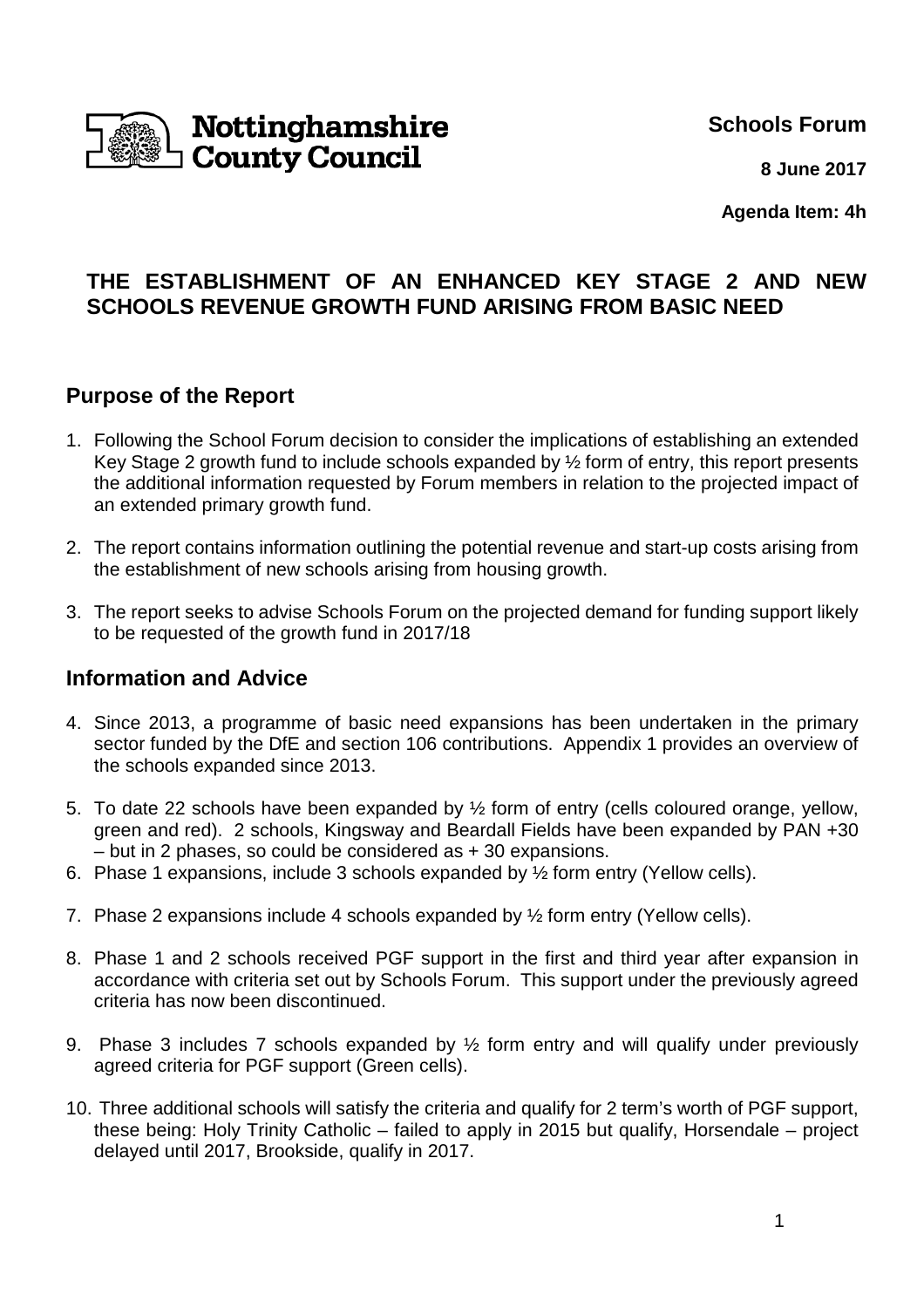- 11. Eleven- schools (Blue cells) have been expanded by PAN+25 and will qualify for key stage 2 support under previously agreed formula.
- 12. The expected cost of 2 terms worth of PGF for the autumn and spring term 2017/18 is £27,932.
- 13. The expected cost of PGF for the summer term 2018 is £13,966.
- 14. The expected cost of PGF for those schools which qualify for a full years' worth of funding is £41,898. The costings above are calculated at pt. 6 of the teacher's main scale with on-costs and without allowance.
- 15. NCC has been required to offer parents, disadvantaged by the 2016 out of catchment sibling's admission arrangement ruling by the OSA criteria second admission appeals. These have resulted in 7 schools requiring Growth Fund support for a full year.
- 16. New Schools. DfE Operational Guidance for the establishment of New Schools indicates to multi academy trust sponsors that Growth Fund should support the recruitment and start-up costs associated with the creation of new schools. Based on a 1 form entry school the LA has calculated that a reasonable allowance for recruitment and start-up stands at £15,000. "The growth fund can be used only for the purposes of supporting growth in pre-16 pupil numbers to meet basic need, to support additional classes needed to meet the infant class size regulation and to meet the costs of new schools. These will include the lead-in costs, for example to fund the appointment of staff and the purchase of any goods or services necessary in order to admit pupils. It will also include post start-up and diseconomy of scale costs."

#### **Conclusions**

- **1.** Under existing criteria Schools Forum could anticipate 11 schools being supported by 2 terms PGF at Key stage 2. **EXACTE 2.** Cost, **£307,252**
- **2.** Under existing criteria Schools Forum could anticipate 7 schools (expanded by ½ FE in 2015) being supported by 2 terms PGF. Cost, **£195,524**
- **3.** Under existing criteria relating to unavoidable breaches of ICS regulations and arising from upheld 2<sup>nd</sup> admission appeals 7 schools will face ICS breaches in from September 2017 and will qualify for 3 terms PGF support Cost, E293,286
- **4.** Under existing criteria Schools Forum could anticipate 3 schools qualifying for 2 term's worth of PGF support in 2017/18. Cost, **£83,796**

 Under existing and agreed criteria Schools forum could anticipate a commitment of; Commitment, **£879,858** 

- 5. If agreed, 3 schools (expanded by  $\frac{1}{2}$  FE) would qualify for additional support for the 4<sup>th</sup> year after expansion. Cost, **£83,796**
- 6. If agreed, the commitment to support new schools would be:

|                               | Cost. | £15,000  |
|-------------------------------|-------|----------|
| Total commitments – if agreed |       | £978,654 |